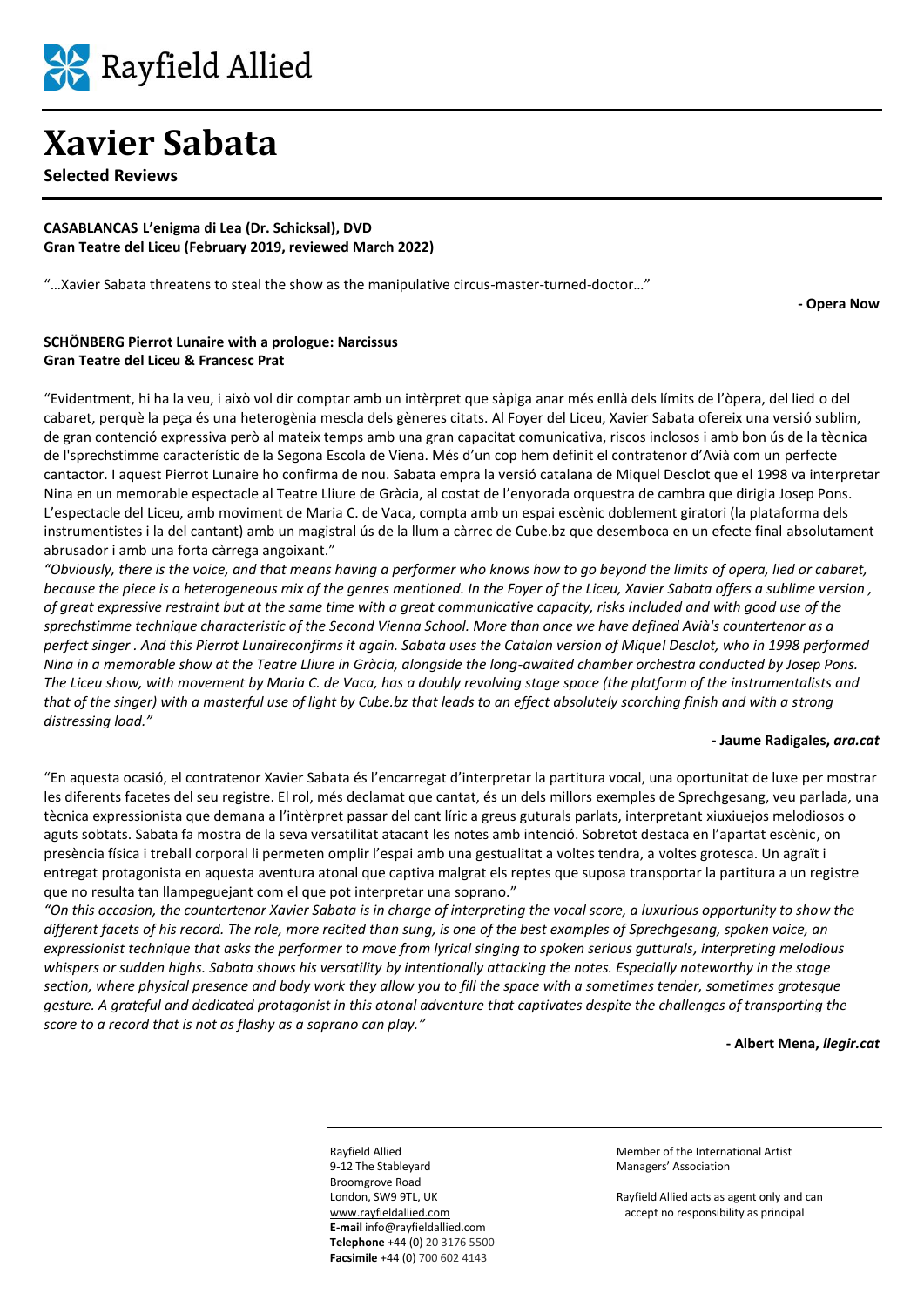

**BRITTEN, RAMEAU, CHALK, FAURE, HANDEL & MOZART: "Mysteries of the Moment"**

*"The great claim of the show was undoubtedly the countertenor Xavier Sabata, who sang with the sensitivity and taste of a great artist."*

**- Xavier Paset,** *Diari di Griona*

#### **HANDEL Orlando, title role Festival Castell de Perelada (July 2021)**

"The hero of Ariosto and the evening was Xavier Sabata, involved in the project since its genesis and who had previously collaborated with Villalobos. That absolute rapport with the Sevillian director gave rise to an interpretation of great dramatic stature and full of delivery. Sabata dived into the psychological recesses of the character extracting scenic and musical moments of great expressive force. His vocal line was always elegant, the coloratura precise and the accentuation adequate. A personal triumph in a role created for the great Senesino and that fits him like a ring to his finger."

#### **- Pablo Melendez-Haddad,** *Opera Actual*

#### **MONTEVERDI L'incoronazione di Poppea, Ottone Wiener Staatsoper (May 2021)**

"The Countertenor Xavier Sabata gives an impeccable Ottone."

"Countertenor Xavier Sabata celebrated an intense House debut as Ottone."

"Xavier Sebata's Ottone also seems to be on the side of reason with his creamy, masculine counter. In any case, he sings his impressive part with warmth and deep feeling…"

#### **SCHUBERT Winterreise Auditorium of CaixaForum (March 2021)**

"Sabata has shown on many occasions that he is a stage animal, with a magnificent natural ability to represent what he sings. It is not a countertenor given, but is always an earthly experience, which is to be thankful. In this stage Winterreise had the complicity of Francisco Poyato, someone from whom we could say that it is on the piano what Sabata is in the voice, two natural performances, sensitive, far from the artifice and totally dedicated to the musical experience."

#### **- Manel Haro,** *Llegir, Barcelona*

**- Bernd Feuchtner,** *Klassikinfo.de*

"[…] Sabata demonstrates excessive ability to overcome a challenge such as Winterreise and make a coherent and respectful version at the same time as personal."

#### **- Gemma Bayod,** *nuvol.com*

9-12 The Stableyard Managers' Association Broomgrove Road **E-mail** info@rayfieldallied.com **Telephone** +44 (0) 20 3176 5500 **Facsimile** +44 (0) 700 602 4143

Rayfield Allied Member of the International Artist

London, SW9 9TL, UK Rayfield Allied acts as agent only and can [www.rayfieldallied.com](http://www.rayfieldallied.com/) accept no responsibility as principal

**- Maria Scholl,** *APA*

**- Peter Jarolin,** *Kurier*

# Rayfield Allied

**Xavier Sabata**

## **Selected Reviews**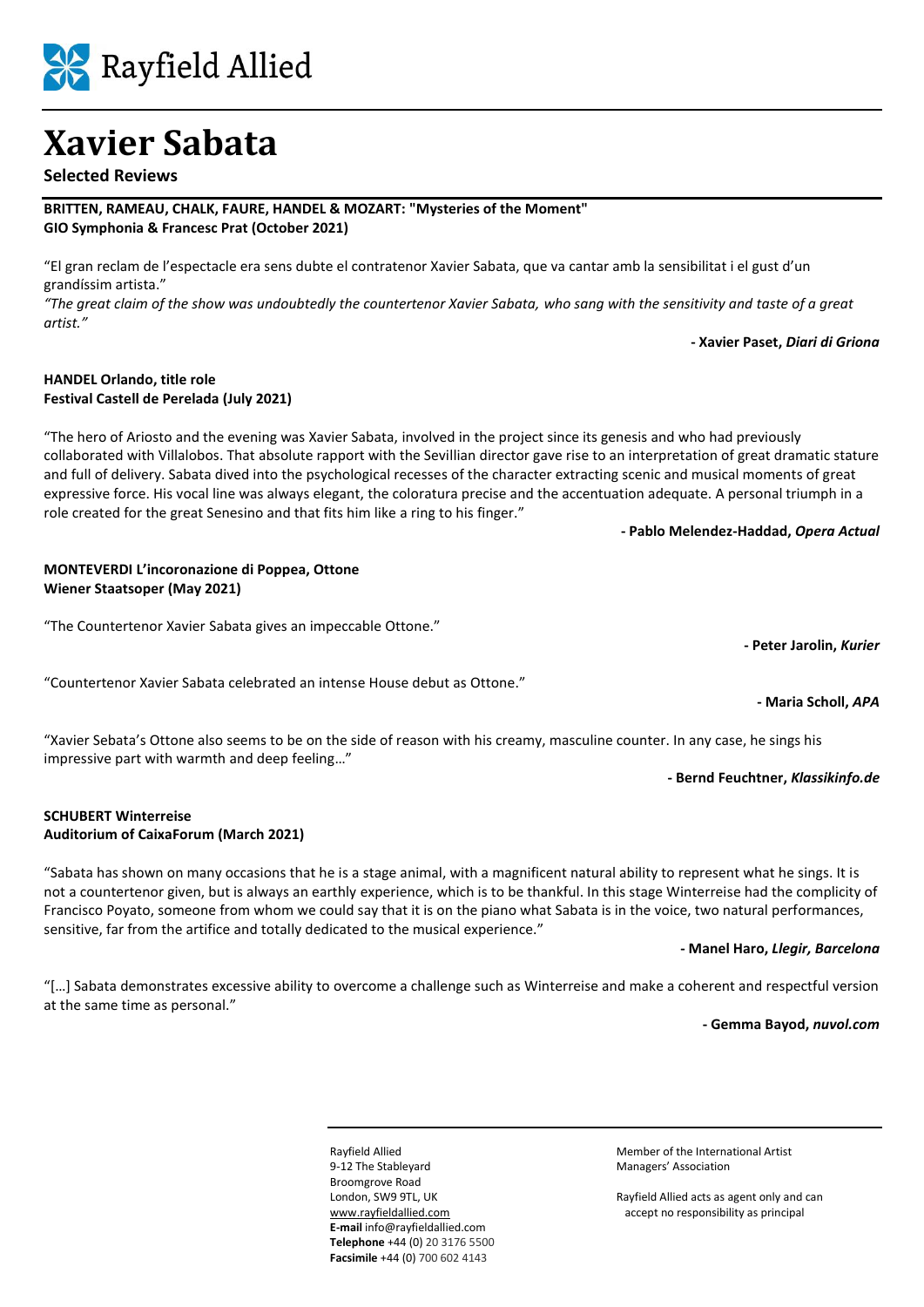#### "...immense performance and hypnotic singing of a Xavier Sabata who knew how to control himself and who tore the songs apart as if they were scenes of a monodrama as contained as it was heartbreaking. His vocality made his songs his own, overcoming extreme

**- Pablo Melendez-Haddad,** *itsnews*

**HANDEL Agrippina, Ottone Orquesta Barroca de Sevilla, Enrico Onofri, Teatro de la Maestranza Seville (February 2020)**

"Xavier Sabata's well-constructed Ottone also stood out from the rest of the cast because he knows Handel well: his controlled singing and beautiful timbre are ideal for this role."

**- Pedro Coco,** *Il mundo classico*

#### **SCARLATTI Il Primo Omicidio, Voce di dio Aalto-Musiktheater Essen (January 2020)**

"Finally Xavier Sabata as God with a countertenor voice. Focussed singing with explosive statements of power …" **- Andreas Falentin,** *Die Deutsche Bühne*

"Xavier Sabata portrays God with a dark-timbred countertenor voice, giving him a certain dignity."

#### **HANDEL Rodelinda, Bertarido Teatro Municipal Chile (December 2019)**

"Xavier Sabata was a secure Bertarido, impressive in his coloratura…"

### **HANDEL Agrippina, Ottone**

**Il Pomo d'Oro, Maxim Emelyanychev, European tour (June 2019)**

"…Fagioli's steely bravura found a foil in fellow countertenor Xavier Sabata's mellower Ottone."

**- Rebeccah Franks,** *The Times*

**- Sam Smith,** *Music OMH*

"Xavier Sabata brought warmth to the part of Ottone…"

"I much preferred the gentler, warmer sound radiating from Xavier Sabata, who sang Ottone's exquisitely melancholy "Voi ch'udite" with heartfelt sincerity."

**- Rupert Christiansen,** *The Daily Telegraph*

**- Richard Fairman,** *The Financial Times*

"As Ottone, Xavier Sabata had a beautiful countertenor."

"Xavier Sabata's sweetly sincere Ottone … There are no sharp edges on Sabata's baroque flute of a countertenor. Soft-grained and woody it makes for an exquisite "Vaghe fonti", duetting delightfully with the two solo recorders. Where Sabata is creamy smooth." **- Alexandra Coghlan,** *The Arts Desk*

> 9-12 The Stableyard Managers' Association Broomgrove Road **E-mail** info@rayfieldallied.com **Telephone** +44 (0) 20 3176 5500 **Facsimile** +44 (0) 700 602 4143

Rayfield Allied Member of the International Artist

London, SW9 9TL, UK Rayfield Allied acts as agent only and can [www.rayfieldallied.com](http://www.rayfieldallied.com/) accept no responsibility as principal

# **Xavier Sabata**

## **Selected Reviews**

bass without problems."

**- Thomas Molke,** *Online Musik Magazin*



**- Matias Perez,** *Opera*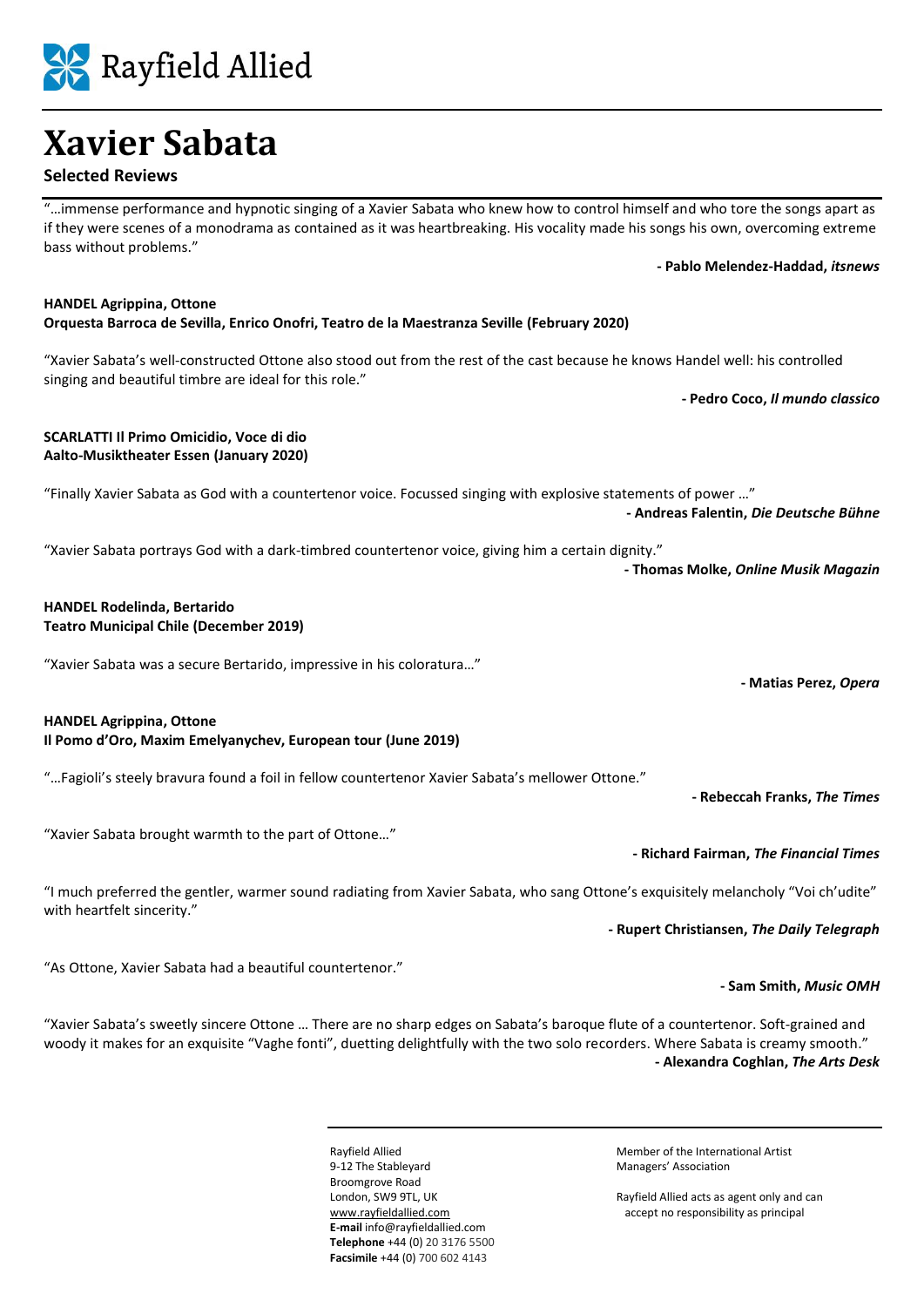Rayfield Allied

#### **Selected Reviews**

"By contrast Xavier Sabata's Ottone and Elsa Benoit's Poppea stood out for the sobriety of their portrayals in the only two really sincere roles in the opera, both sounding pure and mellifluous."

**- Curtis Rogers,** *Classicalsource.com*

"Countertenor Xavier Sabata convinced as Claudio's loyal general Ottone, for whom true love was more important than ascending to the imperial throne. In another of Handel's wonderful duets for voice and oboe, 'Voi che udite mio lamento', Sabata sang with heart-breaking sweetness of tone."

**- Chris Sallon,** *Seen and Heard International*

"Ottone fits Xavier Sabata like a glove: his full voice rather unique among counter-tenor colleagues, is here perfectly used. His 'Voi che udite il mio lamento' is the most moving moment of the evening."

**- Guillaume Saintagne,** *Forumopera.com*

"Ottone … the outstanding countertenor #2, a lyrical, showstopping Xavier Sabata)…"

**- Richard Sasnow,** *Broadway World*

#### **CASABLANCAS, L'enigma di Lea, Dr Schicksal Teatro del Liceu, Barcelona (May 2019)**

"With his remarkable and histrionic and vocal powers, it was Xavier Sabata as Schicksal who brough the most life and energy to the performance."

**- Josep Maria Vidal,** *Opera*

#### **CD: L'Alessandro amante Vespres D'Arnadi, Dani Espasa, Aparte (released December 2018)**

"… a singer whose work has always combined beauty, intelligence and psychological perception in equal measure…Sabata sings this complex programme with his customary elegance and flair. His dark, warm alto has always sounded good in slower arias, where the long lines flow with ease and his breath control is exemplary…. His coloratura, always placed at the service of characterisation or drama, can be spectacular."

#### **- Tim Ashley,** *Gramophone*

"Sabata is now firmly established as one of the leading lights in the large constellation of countertenor stars…. The instrinsic beauty of his well-rounded voice, and a technique that allows him to articulate passaggi with fluent panache… There is, too, much evidence of musical intelligence."

#### **- Brian Robins,** *Opera*

"Velvety timbre, intonation as perfect as the diction … Precise ornaments merge into the expression alternately and sometimes at the same time vehement, ecstatic or tender."

**- Bénédicte Palaux Simonnet,** *Crescedo-magazine.be*

9-12 The Stableyard Managers' Association Broomgrove Road **E-mail** info@rayfieldallied.com **Telephone** +44 (0) 20 3176 5500 **Facsimile** +44 (0) 700 602 4143

Rayfield Allied Member of the International Artist

London, SW9 9TL, UK Rayfield Allied acts as agent only and can [www.rayfieldallied.com](http://www.rayfieldallied.com/) accept no responsibility as principal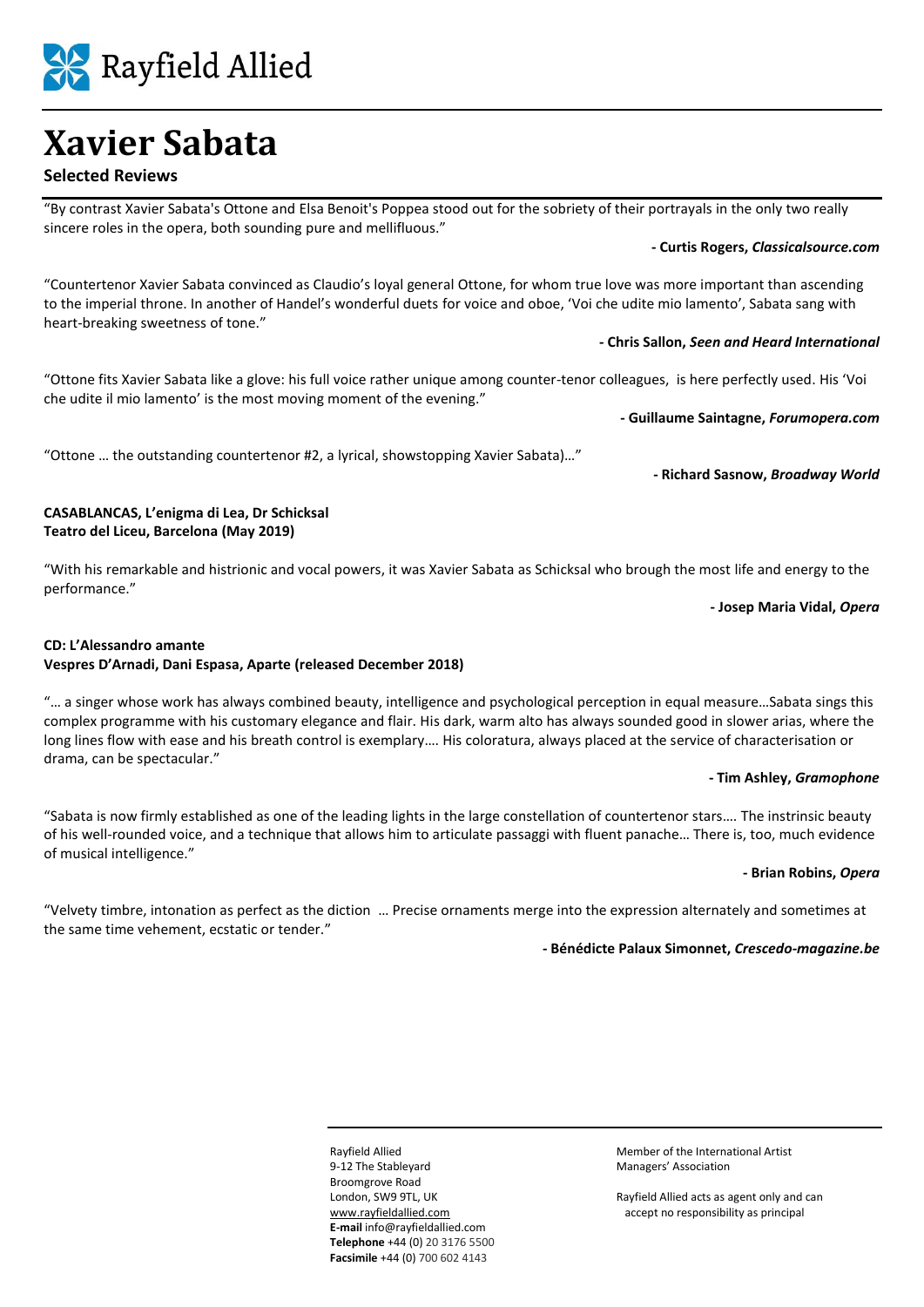Rayfield Allied

### **Selected Reviews**

"Throughout Sabata consistently produces his outstanding countertenor voice which has radiance and a bright decisive tone with surprising warmth.. Sabata is in stunning form, singing with glorious expression, believably portraying Alexander's intense yearning to return to his lover after the end of the battle. From the same serenade is the aria 'Da tuoi lumi' sung with great appeal, focus and clarity. Sabata affords palpable sensitivity to the meaning of the text and displays impressive breath control. Also outstanding is the Handel aria 'Vano amore' from his opera Alessandro, the title role orifinally created by Senesino. Here Sabata provides a determined portrayal of the great hero that absolutely fizzes along, generating often frantic anxiety and bitterness, the soloist responding tremendously to the significant coloratura demands."

**- Michael Cookson,** *musicwebinternational.com*

"Arias by Handel, Bononcini, Pescetti, Vinci, Leo and Mancini offer a smorgasbord of musical styles and an opportunity for Sabata and the brilliant Vespres D'Arnadí under Dani Espasa to display their copious technical and artistic abilities."

**- Will Yeoman,** *Limelight Magazine*

#### **CD: STRADELLA La Doriclea Arcana (released November 2018)**

"Xavier Sabata's Fibaldo, who turns ornaments more pleasingly than anyone."

#### **CD: HANDEL Ottone Decca (released May 2017)**

"…the beauty of Xavier Sabata's countertenor gives his lustful Adelberto a drooping, honeyed tone entirely appropriate for an aria such as 'Bel labbro'…"

#### **- Brian Robins,** *Opera*

**- Brian Robins,** *Opera*

"… he [Xavier Sabata] brings emotionality and intelligence to the role of Adelberto, delivering an exquisitely poised account of 'Bel labbro'."

#### **- Anna Picard,** *BBC Music Magazine*

#### **CD: CESTI L'Orontea Oehms (released March 2017)**

"There are stylish performances from Guy de Mey and the countertenor, Xavier Sabata, who makes an impressive debut in the role of the destitute painter Alidoro."

**- Iain Fenlon,** *Gramophone*

#### **CD: CATHARSIS Aparte (released March 2017)**

"… a supple, communicative voice that is honeyed and forthright by turns."

**- Erica Jeal,** *The Guardian*

"…this recital album's intelligent variety of dramatic atmospheres give Xavier Sabata and Armonia Atenea a vivid workout. The music-making is never devoid of interest and richness …"

**- David Vickers,** *Gramophone*

9-12 The Stableyard Managers' Association Broomgrove Road **E-mail** info@rayfieldallied.com **Telephone** +44 (0) 20 3176 5500 **Facsimile** +44 (0) 700 602 4143

Rayfield Allied Member of the International Artist

London, SW9 9TL, UK Rayfield Allied acts as agent only and can [www.rayfieldallied.com](http://www.rayfieldallied.com/) accept no responsibility as principal